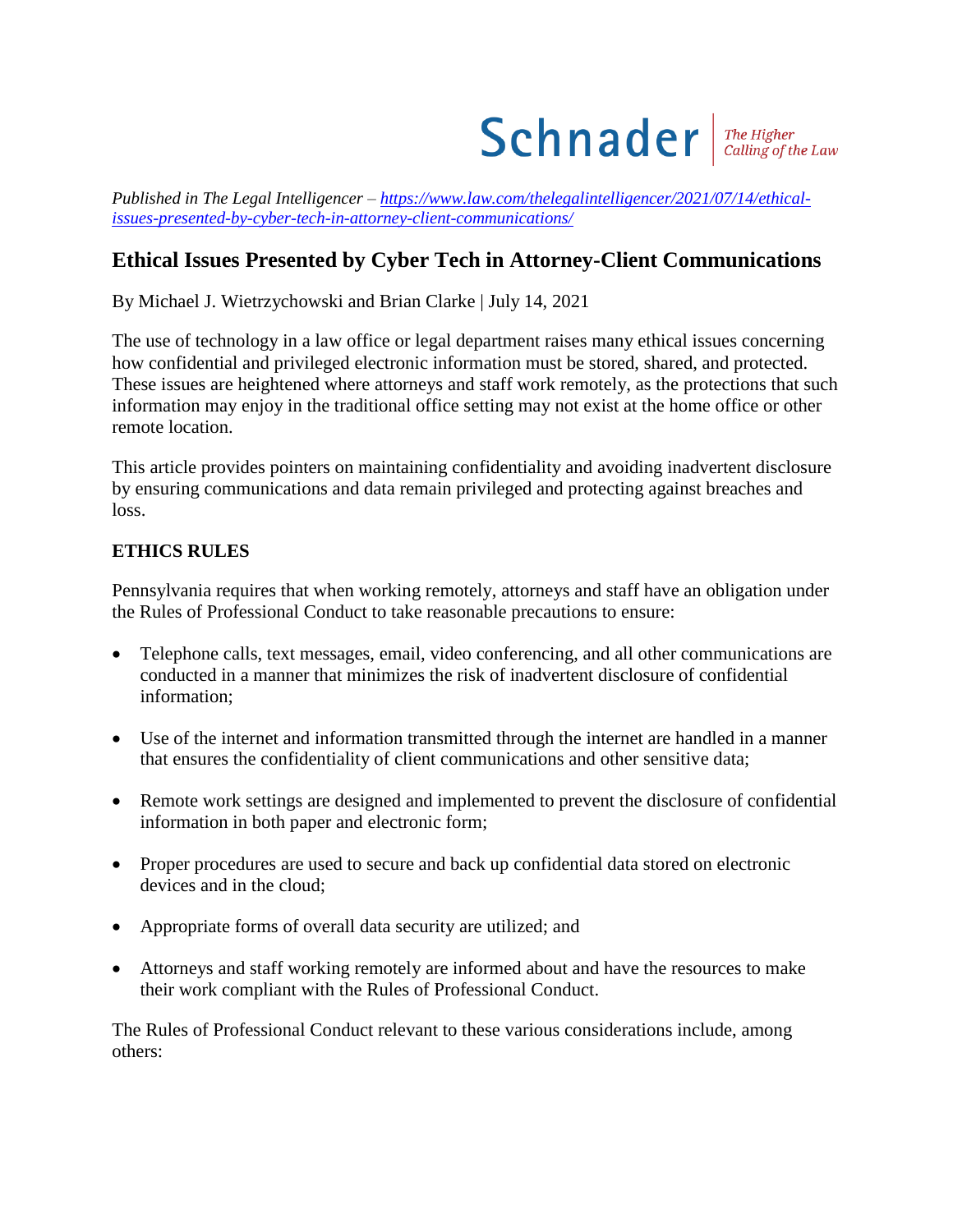- Rule 1.1 Competence—"To maintain the requisite knowledge and skill, a lawyer should keep abreast of changes in the law and its practice, including the benefits and risks associated with relevant technology …"
- Rule 1.6 Confidentiality of Information—"A lawyer shall make reasonable efforts to prevent the inadvertent or unauthorized disclosure of, or unauthorized access to, information relating to the representation of a client."

## **BEST PRACTICES**

The Pennsylvania Bar Association Committee on Legal Ethics and Professional Responsibility provides a list of "appropriate measures" for attorneys to consider to protect confidential electronic communications both inside and outside of the office. These measures include:

**Establishing how and where data will be stored and how the data will be backed up.** Most law firms and legal departments should have robust backup systems, as well as software for organizing the totality of the electronic data for the client, such as a document management system. Saving client data on personal devices comes with a number of risks as the data is now stored permanently on the lawyer's home computer and network, and could be easily lost due to a hardware failure or data breach.

**Assessing and securing the home network.** Law firms and legal departments generally have a multitude of tools for knowing what devices are on their network and limiting access to confidential client data on a "need to know" basis. Firewalls and advanced anti-virus technologies can prevent intrusions from malicious actors who would seek to encrypt and/or steal client data. Identifying the various devices that are on your home network and what activity is going on should be on the mind of every attorney working remotely. The most common activities, such as streaming videos or playing online games, are low risk. However, all manner of questionable websites, as well as video sharing sites, may be accessed from a variety of devices owned by family members using the attorney's home network. Thus, the devices can be compromised and used by an attacker to look for other devices on the network to infect.

**Using firewalls, anti-virus and anti-malware software, and other similar products.** Make sure that your personal device has firewalls, anti-virus and anti-malware software installed, and be cautious about where you go online. In addition, you should be familiar with the supported lifecycle of your device. While laptops and desktop computers could have a lifecycle of 10 years or more, it is likely that the operating system, whether Mac or Windows, may stop receiving security updates as the system ages. At that point, the system is considered especially vulnerable to malware attacks and should no longer be used, especially for working with confidential client data. While it may be tempting to stretch another year of life out of an expensive hardware item, make sure that your device and the software you use are supported with current security updates.

**Using two-factor authentication or similar safeguards.** Phishing attacks are very common, and network credentials can be very easily stolen in a phishing attack unless two-factor authentication is used. Once attackers have access to an e-mail account, they can exfiltrate or at least read confidential client communications. For example, there have been many cases of financial fraud where a malicious actor used a compromised e-mail account to send new banking